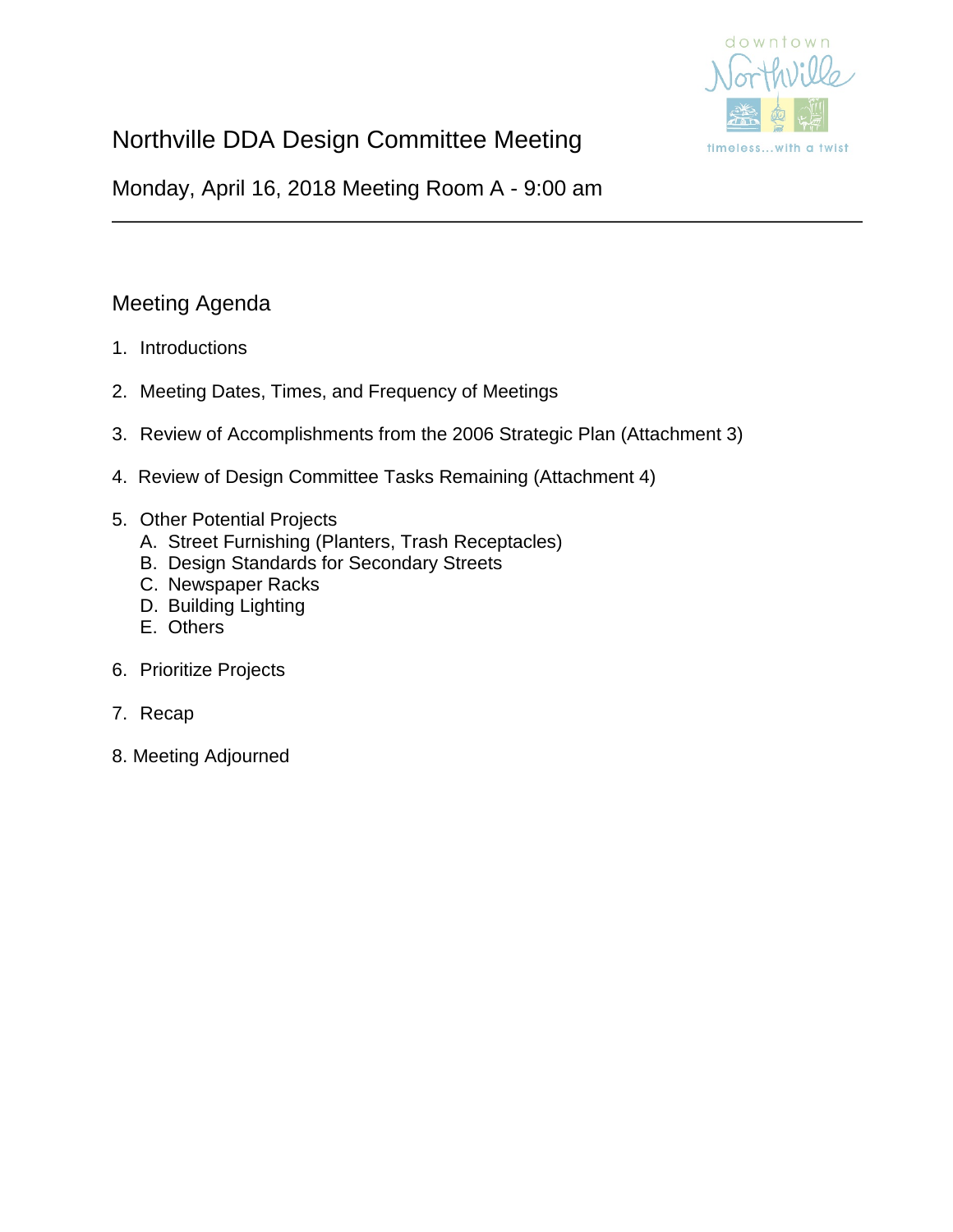

Northville DDA Design Committee Meeting April 16, 2018

# List of Accomplishments from the 2006 Northville Strategic Plan

- 1. Town Square
- 2. Main and Center Streetscape Improvements
- 3. Comerica Community Connection
- 4. Art Installation at Comerica Community Connection
- 5. Encouraged Outdoor Dining with new Ordinance
- 6. Redevelopment of CVS Block
- 7. Improved Maintenance
- 8. Improved Non-motorized connections (the link)
- 9. Redevelopment of Cadytown Buildings (half completed)
- 10. Encourage Rehabilitation of Downtown Buildings

# List of Accomplishments from 2017 Northville Strategic Plan

- 1. Replace Business Directories
- 2. Install EV Charging Stations
- 3. Wayfinding Sign System